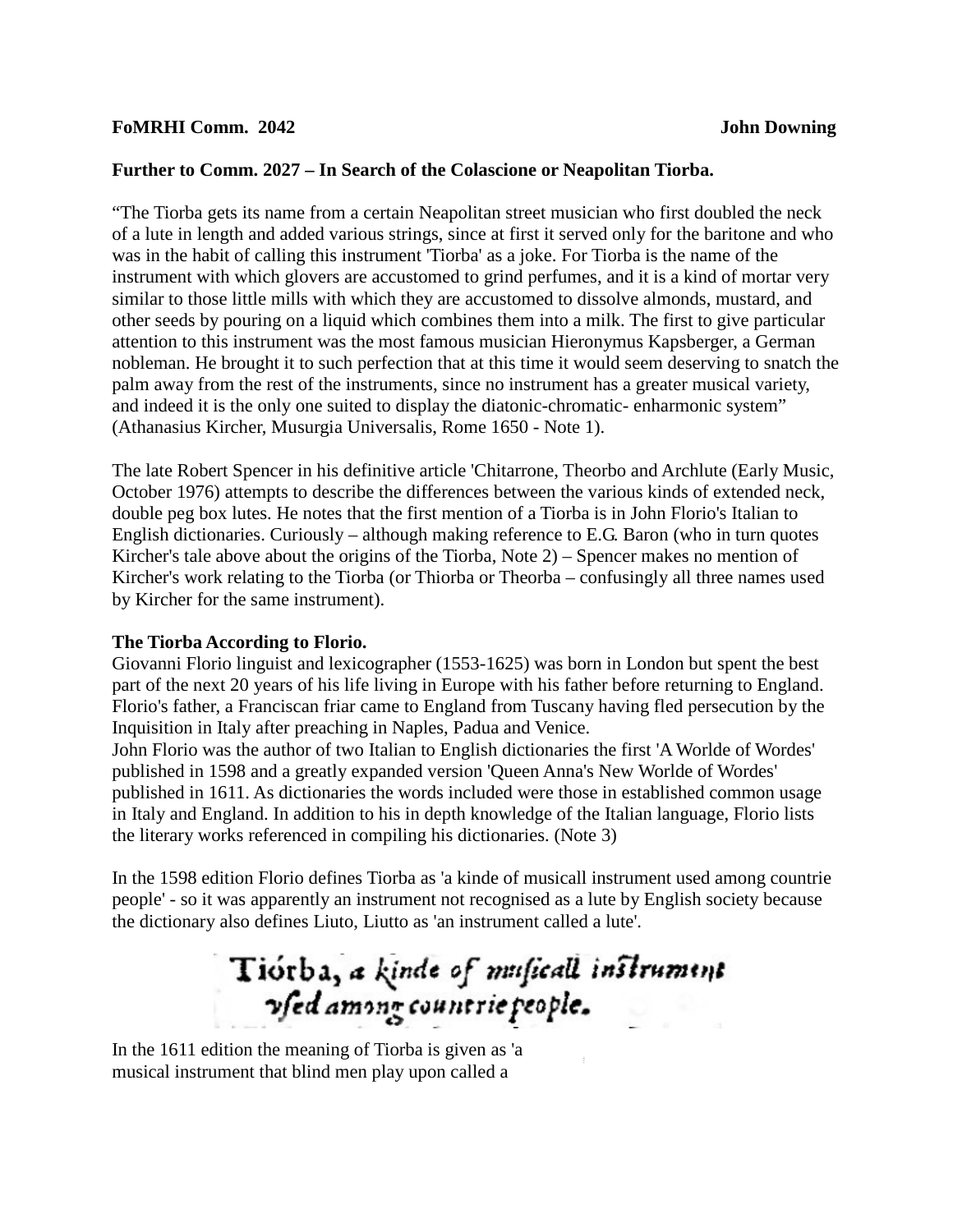'Theorba'.

# Tiotba, a musical infirmment that hlind men play vpon called a Theorba.

In this edition 'Liuto' now becomes 'any kind of lute'. There is no reference to Colascione or Calascione etc. in either of the dictionaries.

So what was this instrument so cryptically defined by Florio if it was not recognised as a lute and was played by blind men?

Any kind of fretted long necked lute with single peg box and 2, 3 or 4 (or more?) courses – a folk instrument - was known in Italy as a 'Colascione'. Kircher called it, not a lute, but a 'type of Turikish trichord commonly known as a colachon' and shows it for comparison alongside a lute (testudo). Likewise Kircher does not name his illustration of an extended neck, double pegbox Tiorba a lute although recognising that the Tiorba was originally a development of the lute. Of the two a Colascione might fit the bill as an instrument 'used among countrie people' but what about blind men? Florio does not say that a 'Tiorba' was an instrument that only blind men play upon. A tradition in Italy was for itinerant bands of blind musicians ('ciechi') to perform in the streets for visitors (for a fee). Perhaps Colascioni were used – together with other instruments – by these groups? (Note 4)

Douglas Alton Smith in his article 'On the Origin of the Chitarrone' 1979 (Note 5) provides some evidence to support an alternative proposal that a 'Tiorba' in Italy at one time was a colloquial term for a hand cranked Hurdy-gurdy (the hand motion simulating the operation of a hand quern mill or tiorba? - Note 8) – an instrument often associated with blind beggars since the  $15<sup>th</sup>$  C. However, the author understandably then finds some difficulty in explaining how a Hurdy-gurdy might possibly represent a Chitarrone. He speculates that perhaps, 'prompted by wags', Chitarrone players 'had begun to use the ironic nickname Tiorba for their instrument' – a kind of term of affection.

Smith (although having translated Baron's 'Study of the Lute'), like Spencer makes no reference to Kircher's account of the origins of the Tiorba yet Kircher seems to confirm that a tiorba was indeed some kind of small hand operated grinding mill (in this case a pestle and mortar - Note8) – a name applied to the newly invented long necked lute as a joke. Here it is easier to visualise why the Neapolitan street musician referred to a pestle and mortar, the mortar representing the lute with extended neck and the pestle the plectrum (or taccone). The analogy is clear enough when witnessing a pestle and mortar in use the pestle being used with both a striking (crushing) and rotating (grinding) motion.

Interestingly Kircher mentions G. H. Kapsberger who 10 years earlier had published his  $4<sup>th</sup>$  book of tablature for 'Chitarone or Tiorba' that includes the composition 'Colascione' – perhaps in recognition of the earlier humble origins of the developed more sophisticated extended neck, double pegbox Chitarrone?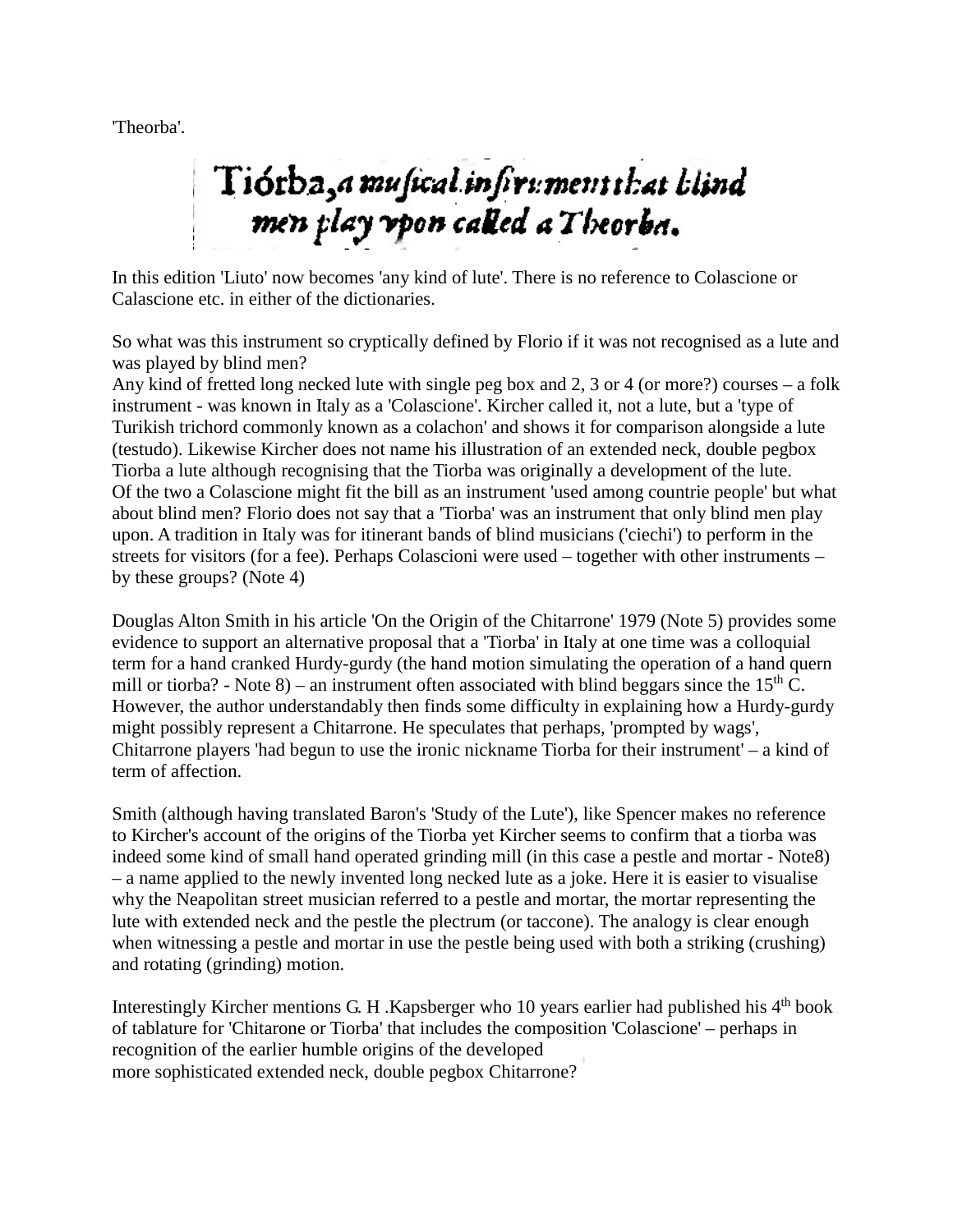In Plate VIII of his work Kircher refers to two Hurdy-gurdys as a Lyra Mendicorum or 'beggar's lyre' but Florio, on his part, makes no mention of a Lira Mendico in either of his dictionaries but otherwise defines Lira as a Lyre or Harp and Mendico as a Beggar. As well surely a Hurdy-gurdy was a familiar musical instrument in English society during the  $16<sup>th</sup>$ C and earlier?



#### **De la Tiorba a Taccone**

Interestingly, 'Taccone' according to Florio is rendered as 'a patching souterly fellow' and 'Tacconi' as 'great patching, cobling, souterlie or tacking'. A 'souter' was a cobbler but more generally a term that might apply to any worker wielding a hammer such as a tinker. A 'souter' was also considered to be a low class uneducated worker and was used as term of contempt. So does a Tiorba a Taccone not only mean a Calascione played with a plectrum (used with a striking motion) but also one played by a common uneducated 'countrie' person - ambiguous poetic license fitting to the overall vulgar theme of the poem perhaps?

The 10 part poem 'de la Tiorba a Taccone' published in 1646 (Note 6). The poem is a parody – an account of the poet's love and admiration for the slovenly Cecca as well as of his gluttonous excesses – and so no doubt contains other many deliberate ambiguities?

 Each chapter of this poem is entitled 'de la Tiorba a Taccone' except, curiously, for chapters 3 and 4 (representing strings 3 and 4) each entitled 'de lo Calascione'. Does this imply that the Calascione (and hence Tiorba a Taccone) was originally a three or four (single?) course instrument and that the 10 strings representing the 10 chapters of the poem are otherwise simply a poetic convenience?

> 50  $D$  **E**  $\cdot$  **L**  $O$ CALASCIONE  $\mathbf D$ E FELIPPO SGRVTTENDIO DESCAFATO. CORDA QVARTA.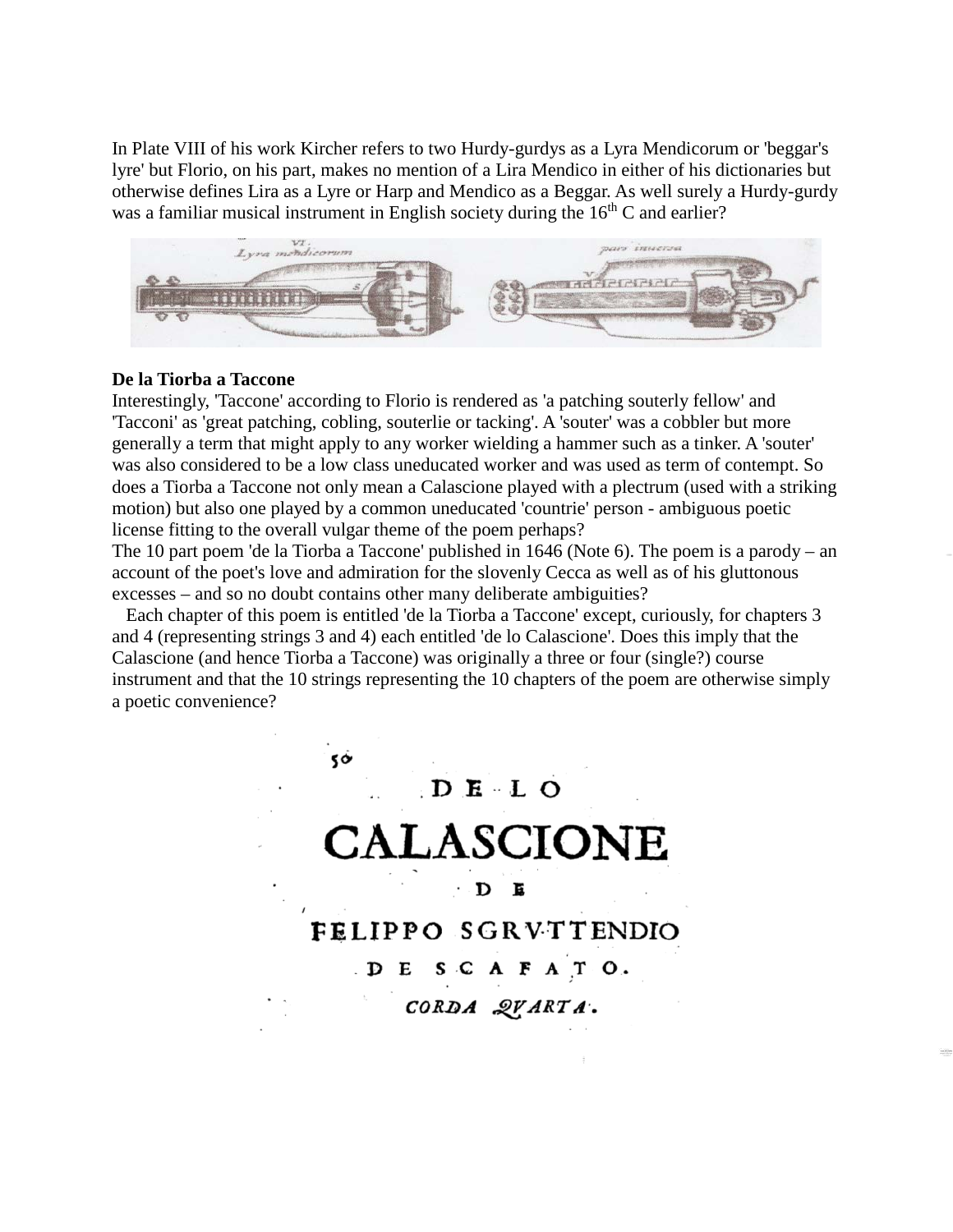# DE LA TIORBA A TACCONE

# CORDA PRIMMA.

## CARKS

NCIGNATURA.

## SONETTO L

STo Calascione, che me metto nzino;<br>SE sto taccone, che me piglio mmano; Pe fare mmidia a cchiù de no pacchiano. Me deze Apollo mmiezo a lo Pennino.

Oh comm' è bello liscio, oh comm' è fino  $\mathfrak F$ Ha de Cestunia no copierchio sano: Ogne corda, che nc'eje è no stentino, Che se sente da Puorto a Campagnano.

÷.

- Co sto strommiento graziuso tanto Voglio cantare cchiù de na canzona. · E spero tutte vencere a lo canto.
- Musa, tu che staie ncoppa d'Alecona? Mente de Cecca le bellizze canto, Lavorame de Terza na corona.

An informed translation of the original Neapolitan dialect of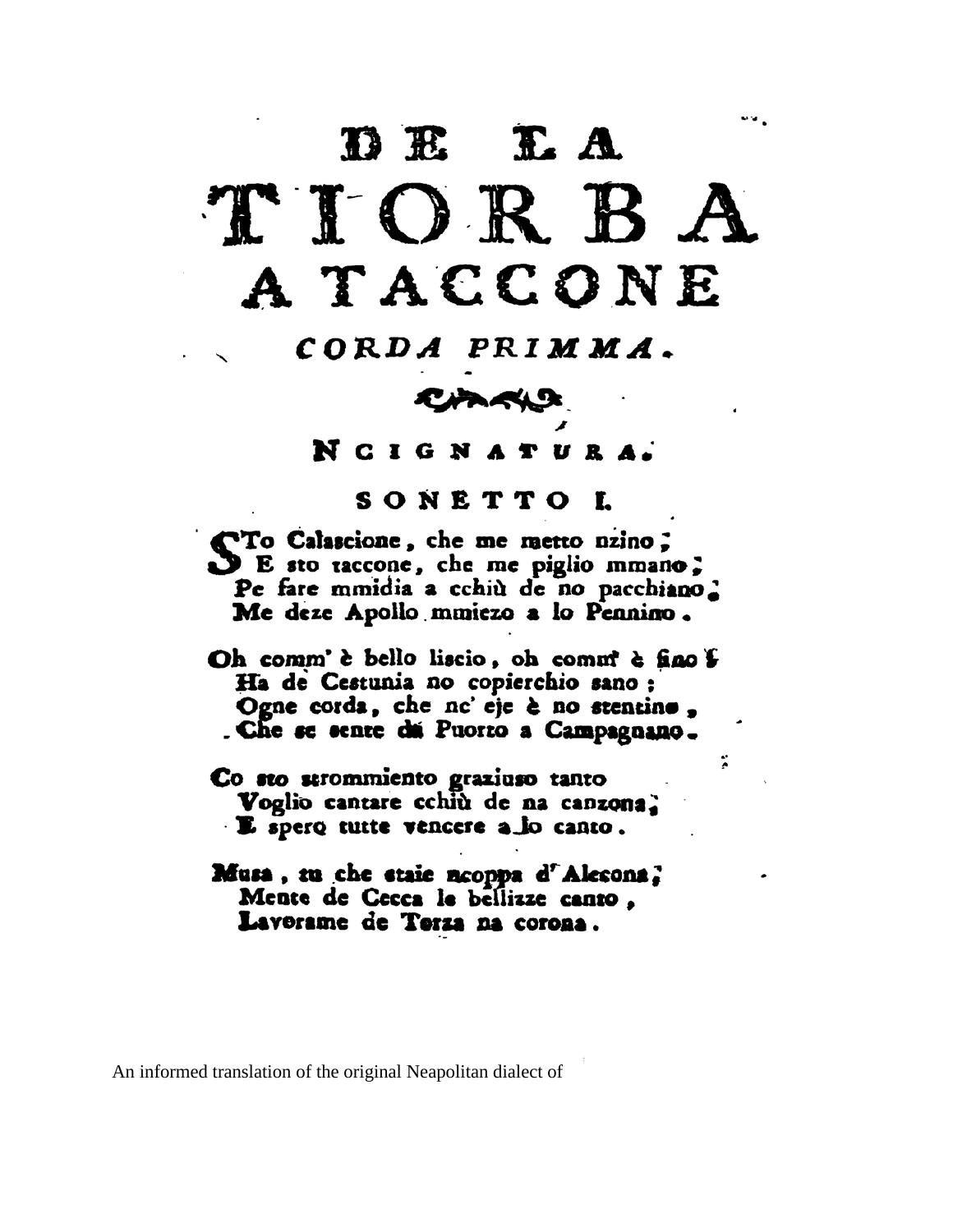this first page of the poem is available in the program notes of the two CD recording 'Canzoni Villanesche' (Note 7). Quote:

"First String, Entitled Sonnet 1

This Calascione, which I press close to my heart And this plectrum which I hold in my hand To provoke the envy of more than a few people Apollo has given them to me, one day while walking in the Pennino.

Oh! how beautiful it is, how smooth; Oh! how fine! Its lid (sound board?) is entirely made of tortoiseshell, Each of its strings is a gut Which is heard from Portico to Campagnano.

With such a gracious instrument as this, I want to sing many songs, and with my singing, I hope to conquer everyone.

Thou muse, who dwells in Helicon, While I sing of the beauties of Cecca, Prepare me a crown of cauliflowers!

So, on this opening page alone we learn that the Calascione or Tiorba a taccone, was held at chest level (presumably with a supporting shoulder strap?), was played with a plectrum, was gut strung, was finely made with a costly sound board entirely covered with a decorative veneer of tortoiseshell, was used as vocal accompaniment and was very loud (could be heard from Naples to Rome!!)

Some modern Italian authors say that the taccone (plectrum) was made from leather. The original source confirming this has yet to be identified but trials using a leather plectrum have established that hard leather is feasible as a material for this application.

So far there would appear to have been two kinds of Neapolitan colascione (or calascione), one type derived from the Middle Eastern Tambura (as proposed by A. Baines) as illustrated by both M. Mersenne (1636) and A. Kircher (1650) , called a colachon, with narrow neck about 2 to more than 3 times the length of the body and the other derived from a lute with neck length doubled called a tiorba – all with single pegbox generally carrying 3 or 4 courses. A surviving example of the latter style may be the so called colascione in the instrument collection, Dean Castle, Kilmarnock, Scotland. More on this to follow.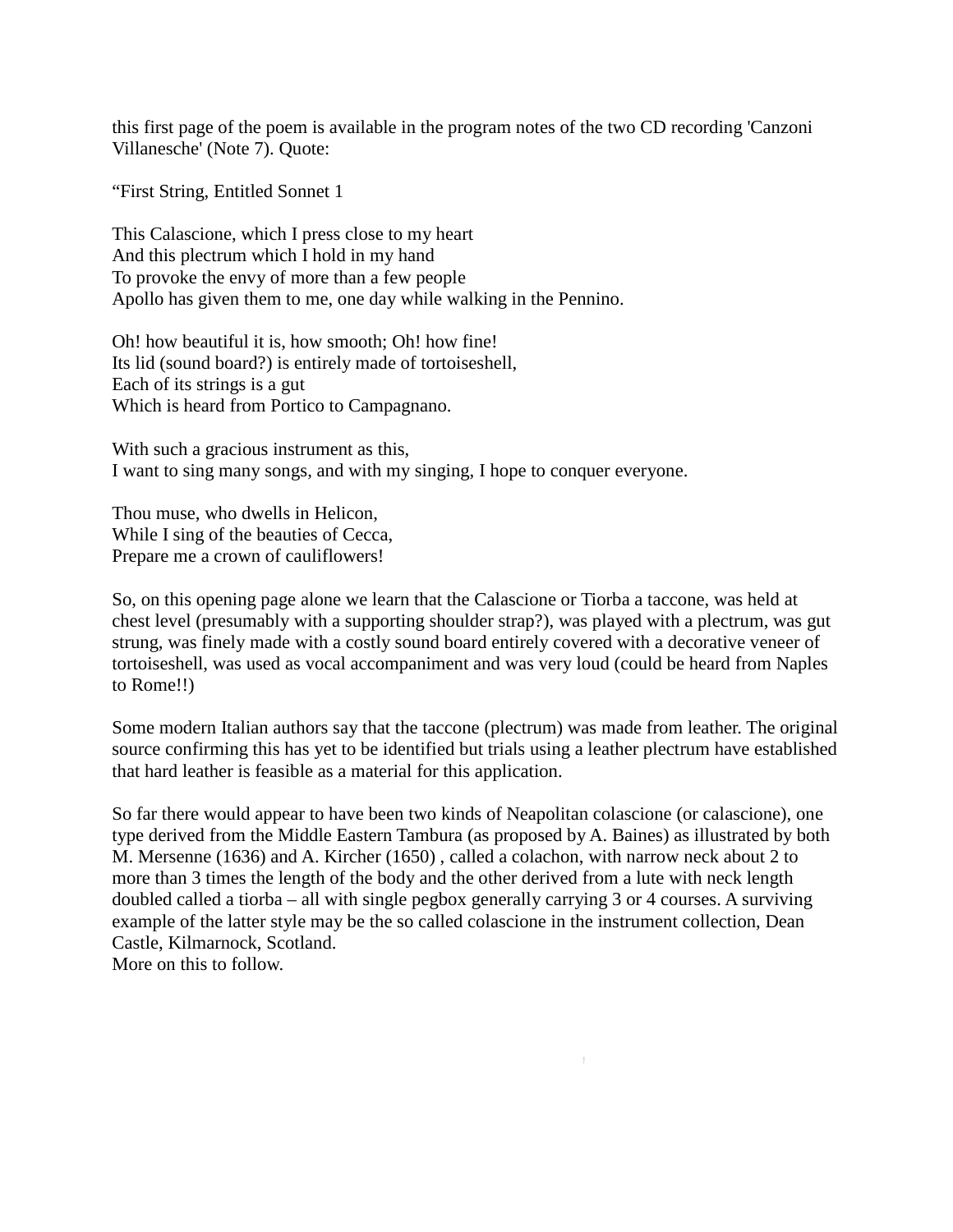### **Notes** 1) Athanasius Kircher, Musurgia Universalis, Rome 1650 – Book 6, Chapter 2, page 476:

Tiorba nomen fuum inuenità Circumforaneo quoda Neapolitano, qui primus testudinis collum productius duplicauit ; chordas diuerfas addidit, cùm primò non nifi barytono feruiret, atque hoc infrumentum ioco quodam. vocare folebat Tiorbam; vocant autem Tiorbam id inftrumentum, quo Chirothecarij odorifera molere folent, estq, mortarium quoddam prorfus fimile molulis illis, quibus amygdala, fynapi, aliaq, grana in superaffufo liquore conuenienti in lac difloluere folent. Hoc inftrumentum primus deinde excoluir clariffimus muficus Hieronymus mus Capfperger Nobilis Germanus, & ad eam pefectionem perduxit, vt hoc tempore meritòreliquis inftrumentis palmam praripuiffe videatur ; cùm nullum inftrumentu maiorem varietatem harmonicam habeat, imòsolùm aptusit ad diatonico-chromatico-enharmonicam methodum exhibendam.

English translation of the section on musical instruments by Frederick Baron Crane, MA Thesis, State University of Iowa, 1956 – freely available on line (Google search).

2) Ernst Gottlieb Baron 'Intersuchung des Instruments der Lauten', Nürnberg 1727, part 2 Chapter 1 freely available on line (Google search).

| T <sub>2</sub> g | 影戀<br>.<br>Réfe                                                                                                                                                                                                                                                                                                                                                                                                                                                                                                                                                                                                                                                                                                                                                                                                             | ł,<br>※<br>美家                                                                                                                                                                                                                                                                                                                                                                                                                                                                                                                                                                                                  |
|------------------|-----------------------------------------------------------------------------------------------------------------------------------------------------------------------------------------------------------------------------------------------------------------------------------------------------------------------------------------------------------------------------------------------------------------------------------------------------------------------------------------------------------------------------------------------------------------------------------------------------------------------------------------------------------------------------------------------------------------------------------------------------------------------------------------------------------------------------|----------------------------------------------------------------------------------------------------------------------------------------------------------------------------------------------------------------------------------------------------------------------------------------------------------------------------------------------------------------------------------------------------------------------------------------------------------------------------------------------------------------------------------------------------------------------------------------------------------------|
|                  | beweisen daß das Accompagnement der gauten<br>tout a fait von denen Jrahanern ware abges<br>fchafft worden; was aber die Sheuba anläns<br>8et, fe hat erdavon nicht bie getinglie Erfannes<br>nuß gehabt. Mich wundert, da er doch den<br>Pacer Kircher fo fielsig gelefen, er nicht anges<br>merctet, daß folches Infirument von eine<br>Lauten ware berfertiger worden; der folches<br>Suffrument aus Scherts nach einem Gefäße,<br>worimmen er feine Schmirerepen zubereitet,<br>gehennet, folte erfunden haben, welches nach.<br>gehende, nachdem man den Yugen davon ges<br>jehen , ' von einem teutichen Goeimanne , der ein voertefflicher Muficus gewefen , und Hier<br>tommuns Capfierger geheiffen , war exco-tommus Capfierger geheiffen , ware exco-<br>tiet und in Stand gebracht worden. (2) , Hier<br>tönnte | Weilen nun aber Pater Rircher<br>bie Långe ftebendhalb Schuh und groenZoll aus.<br>ă<br>mot allein andern vorziehet, sondern fo gart den einen alle der Genera politomen men , und vielmehr Oreicherungen und Zierze lichteten der auf haben fonnte. In Rom und praise durch allein in Deferment and der Rom und prais<br>Chicarone genennet werden, find die größen<br>gewelen, und haben mit ihrem Corpore in<br>tomme man fchon fagen, oan on 1 neonrom<br>gemacht.                                                                                                                                         |
|                  | (a) Thiorba a Teftudine differt, ait pag 476.<br>cap. 11. Kircherus quod illa duplici col-<br>lo (vocamus autem collum, illam par-<br>tem, intra quam verticilla chordas ag-<br>glomerant) hae unico conflet. Inven-<br>tum Neotericorum eft, cum apud anti-<br>mentio. Thiorba nomen fuum invenit<br>Ė<br>a circumforanio quodam Neapolitano,<br>qui primus Teftudinis collum producti-<br>cum primum non nifi barytono ferviret,<br>us duplicavit; chordas diverfas addidit,<br>quos nulla fiat horum Inftrumentorum<br>atque hoc inftrumentum joco quodam<br>vocare folebat Thiorbam; vocant autem                                                                                                                                                                                                                       | thezarii odorifera molere foleir; eftque<br>The internation quoddam prortus fimile molu-<br>Is illis, quibus amygdala, fynapi aliaque<br>"granainfuper affuo liquore convenienti in".<br>"Lee diffolvere folent. Hoc inflrumentum<br>primus deinde excoluit clariffimus Hie-<br>Thiorbam id inftrumentum, quo chiro-<br>ronymus Capfperger, Nobilis Germanus,<br>tempore merito reliquis inflrumentis<br>palmam præripuiffe videatur; cum nul-<br>lum initrumentum majorem varietatem<br>harmonicam habeat, imo folum aptum<br><sup>5</sup> fit ad diatonico-chromatico-enharmoni-<br>sam methodum exhibendam. |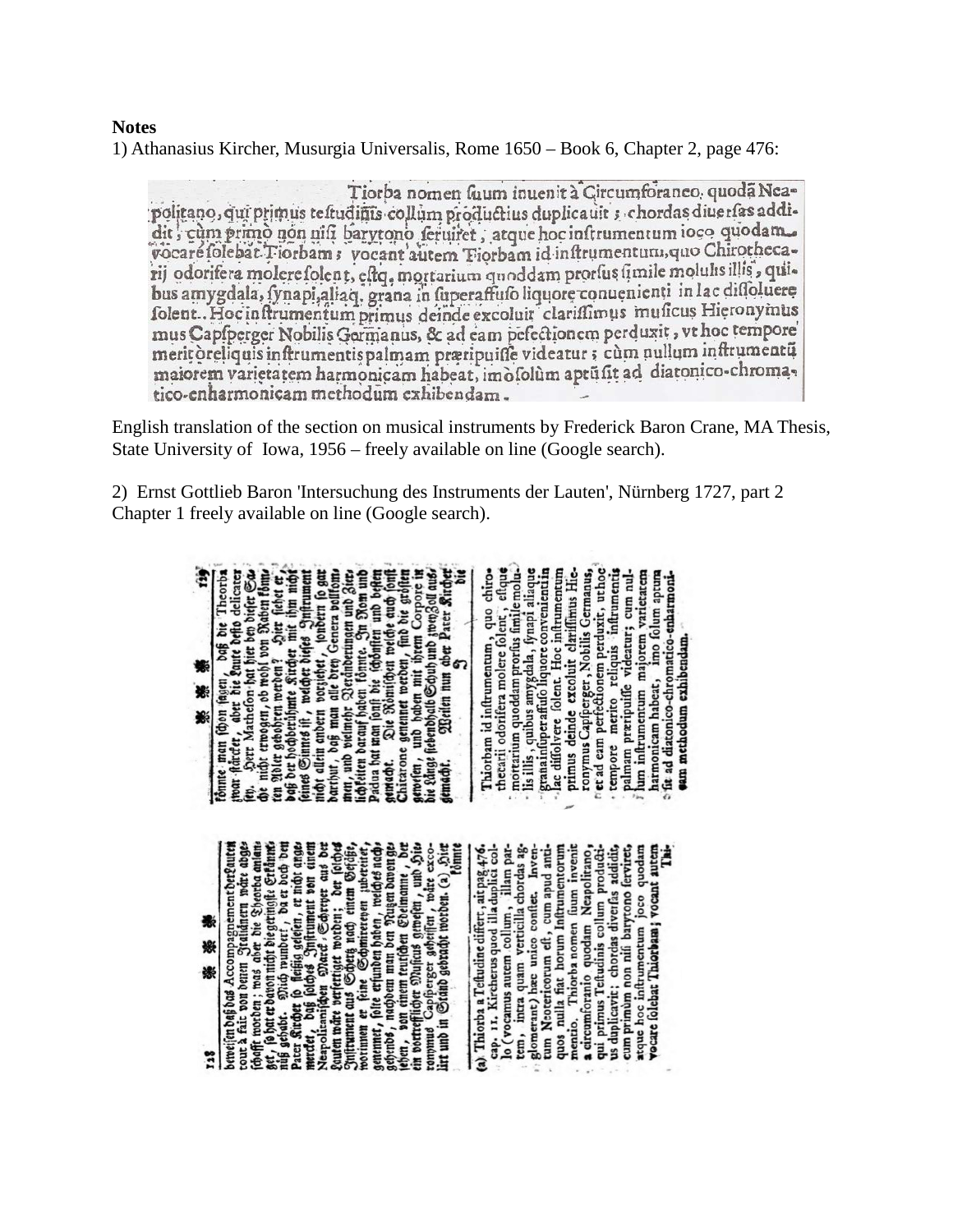3) Both editions of Florio's dictionaries are freely available on line (Google search).

4) The performances of the 'ciechi' were musically substandard according to Neapolitan painter, poet, musician and satirical writer Salvator Rosa (1615 – 1673) who is quoted as saying about those foreign visitors to Naples who were unimpressed by his poetic utterances – "What folly to lose my time and talent in reading before these beasts of burden, who feel nothing, and have no intellect beyond what is necessary to understand the ballad of a blind man" (Aggio io bene speso lo tiempomio, in legere le fatiche mie alli somari, e a gente che nulla intienne, avvezza solamente a sientire non autro che la canzona dello cieco").

5) 'On the Origins of the Chitarrone', Douglas Alton Smith, Journal of the American Musicological Society, Vol 32, No.3, 1979. Freely available from JSTOR – register as MyJSTOR member.

6) 'La Tiorba a Taccone', Naples, 1646, author 'Felippo Sgruttendio de Scafato' freely available on line (Google search).

7) From the program notes for the two CD set 'Canzoni Villanesche' , Ensemble Daedalus, directed by Roberto Festa, ACCENT records (notes freely available at cdn1.orastream.com/pdf/4015023242685.pdf).

8)



**Tiorba - Pestle and Mortar**